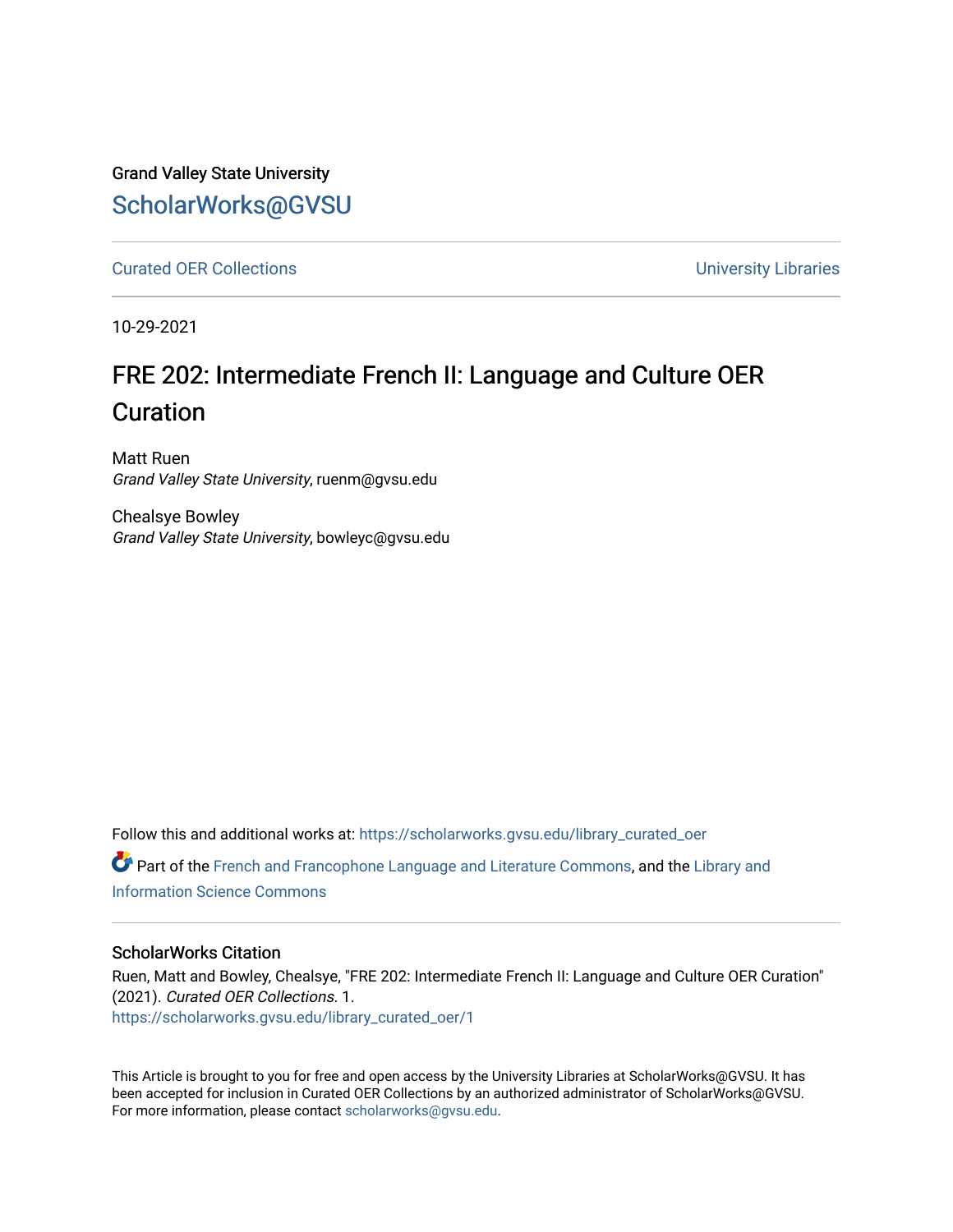

# <span id="page-1-0"></span>FRE 202: Intermediate French II: Language and Culture OER Curation

FRE 202: [Intermediate](#page-1-0) French II: Language and Culture OER Curation

**[Overview](#page-1-1)** [Scope](#page-1-2) Notes Current [textbooks](#page-1-3) and materials [Search](#page-1-4) Notes Gap [Analysis](#page-2-0) [Promising](#page-2-1) Options **Stretch [Resource](#page-3-0) Options** French Language OER (REL) [Collections](#page-6-0)

## <span id="page-1-1"></span>**Overview**

### <span id="page-1-2"></span>Scope Notes

The faculty member requested OER to support an intermediate French language course, and is already using a significant number of open and free materials, including the faculty member's own materials. The instructor is hoping for materials with more information about the Francophone world, especially about inclusive language (*écriture inclusif* or *langage inclusif*) in French. Material about inclusive language in the English-speaking world is also helpful as context.

## <span id="page-1-3"></span>Current textbooks and materials

Current materials used in the course are largely instructor-created, open, or free resources. Based on the syllabus, many of the materials are shared as handouts in class. Students are not required to purchase any textbook.

## <span id="page-1-4"></span>Search Notes

This search encompassed OER Commons, the Open Textbook Library, Merlot, the OASIS OER search tool, the Directory of Open Access Books, and Google Group archives for the CCCOER and Open Education Network listservs.

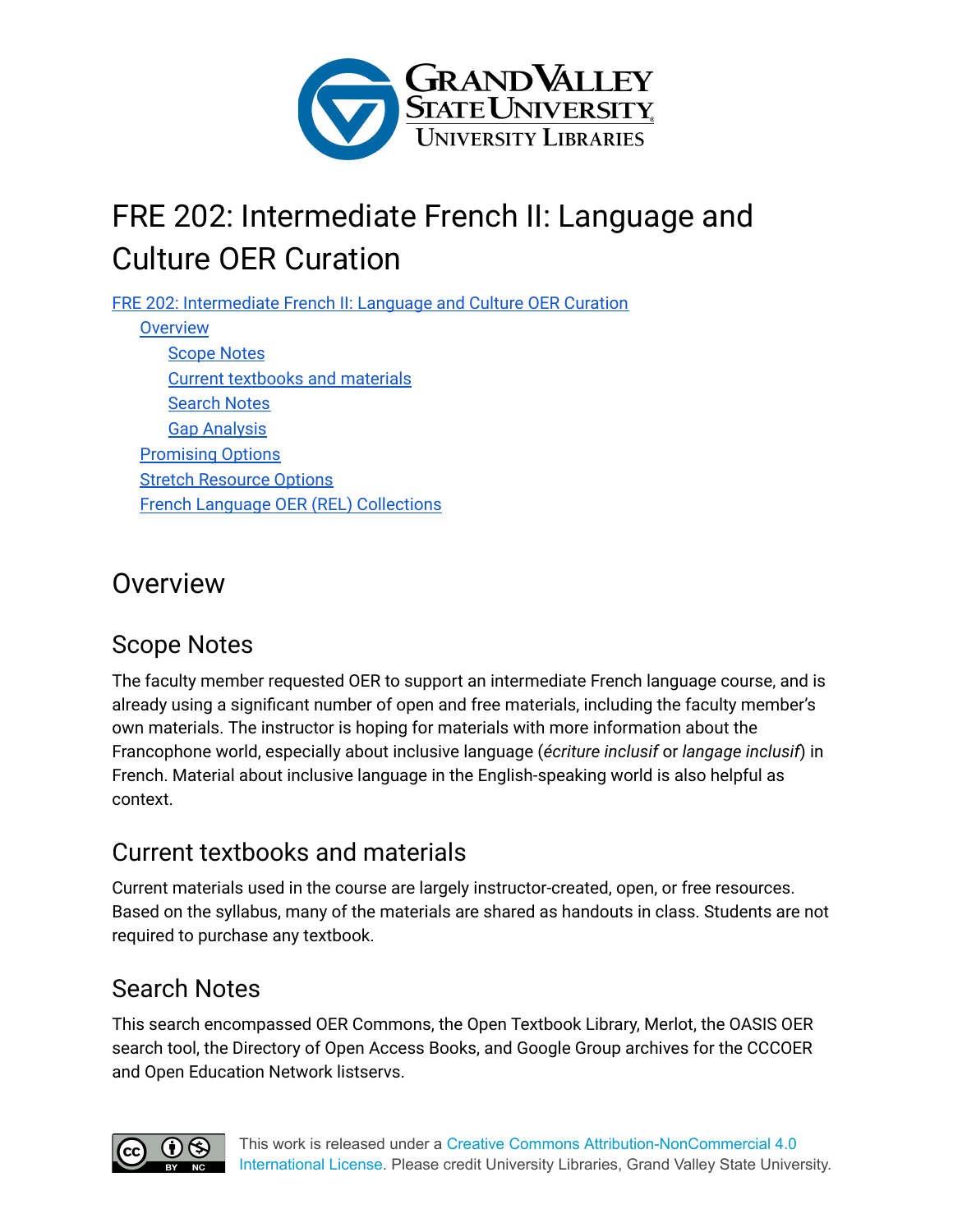This was a challenging search in general, and there were few exact fits with the faculty member's requests--apart from one late and very notable exception, listed first below. Additionally, the search relied on a combination of Google's automated translations and the searcher's barely-remembered fragments of undergraduate French, which may have limited the scope of searching native French and Francophone sources.

## <span id="page-2-0"></span>Gap Analysis

Intermediate and advanced French language learning OER are comparatively rare, at least in collections supported from the English-speaking world. Some of this gap may reflect the nature of advanced language learning as a student moves from artificial textbook materials to current materials by and for native speakers of the language. There also appear to be many opportunities for ancillary OER focused on the broader Francophone world beyond France itself.

# <span id="page-2-1"></span>Promising Options

### CITOYEN.NE.S

- Annabelle Dolidon, CITOYEN.NE.S: Conversation en Français (Portland State University, 2021)
- ["CITOYEN.NE.S:](https://pdxscholar.library.pdx.edu/pdxopen/40/) Conversation en Français" PDX Open.
- PDF and Microsoft Word
- CC BY-NC
- This brand new OER (published online September 30, 2021) is very well aligned with the faculty member's request. A text for intermediate and advanced French learning, *CITOYEN.NE.S* is "built around the concepts of diversity, inclusivity and equity," and is explicitly written to model *écriture inclusif.* Chapters include activities, readings, and vocabulary lists, and the book touches on topics of health care, work, and culture.

The author manages a Google site with additional instructor materials and answer keys for exercises. Access to these materials is available by emailing the author; details are provided on the book's landing page, linked above.

Guidelines for an inclusive language in French

- United Nations (undated, accessed 2021-10-27)
- [NATIONS](https://www.un.org/fr/gender-inclusive-language/guidelines.shtml) UNIES Le langage inclusif
- Online
- Freely available but not open; all rights reserved
- Materials developed by the United Nations to support gender-inclusive communication in all six member languages, including general guidelines and additional tools. The information appears fairly straightforward, but could illustrate one high-profile way that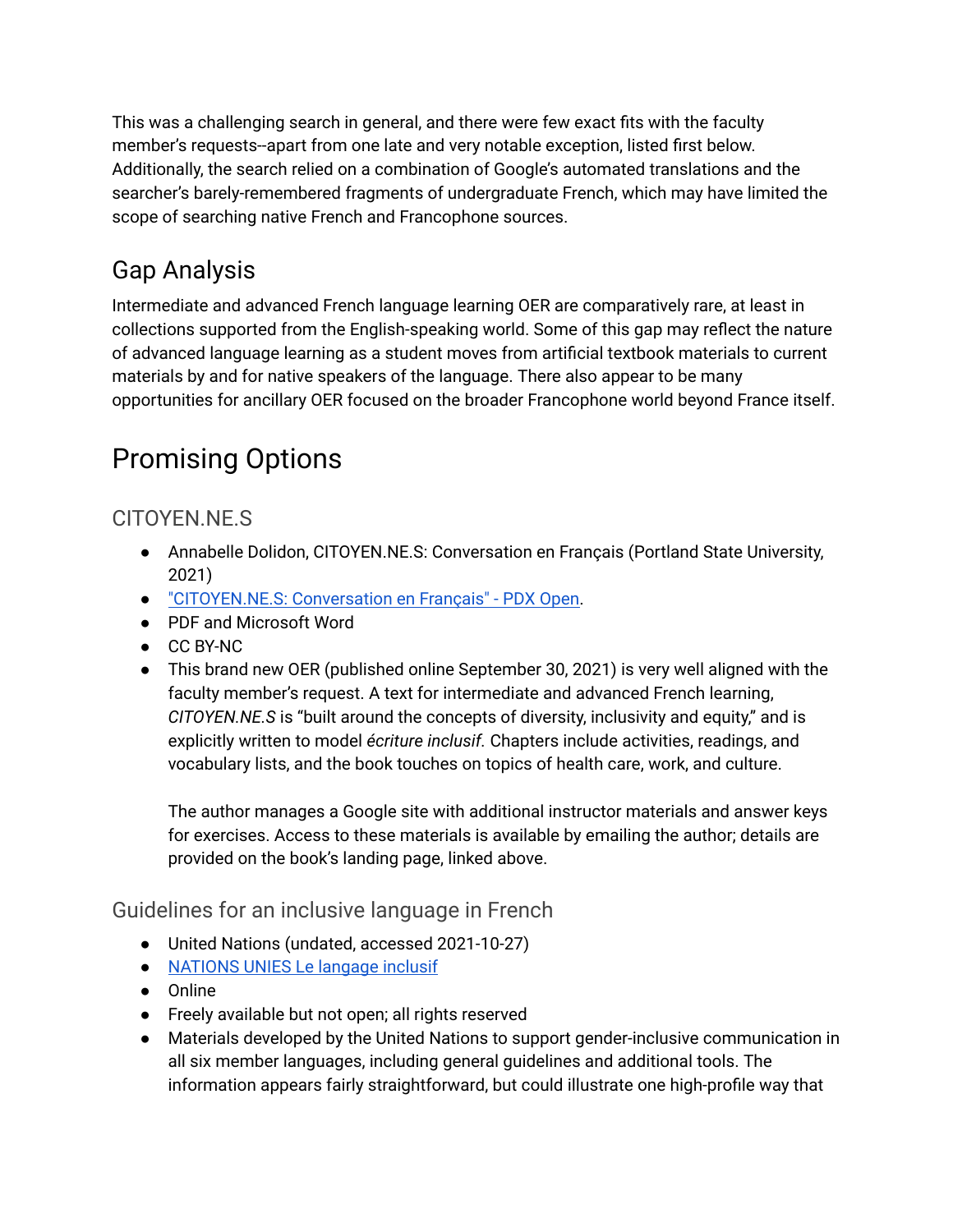inclusive language appears in practice. Comparing the French guidelines with the [equivalent](https://www.un.org/en/gender-inclusive-language/guidelines.shtml) materials in English might offer an interesting opportunity for learning.

The importance of using inclusive language [English]

- Fahad Saeed, *The importance of using inclusive language* (TEDxCopenhagen, 2019)
- Fahad Saeed: The [importance](https://www.ted.com/talks/fahad_saeed_the_importance_of_using_inclusive_language) of using inclusive language
- Video; English language TED Talk
- CC BY-NC-ND
- A relatively brief overview of the value of inclusive language, with emphasis on the speaker's personal experiences. The content extends beyond gender inclusivity, and may be useful background for lessons on *écriture inclusif* or *langage inclusif.*

Language around gender and identity evolves (and always has) [English]

- Archie Crowley, *Language around gender and identity evolves (and always has)* (TEDxUofSC, 2020)
- [Language](https://www.ted.com/talks/archie_crowley_language_around_gender_and_identity_evolves_and_always_has) around gender and identity evolves (and always has)
- Video; English language TEDx talk
- CC BY-NC-ND
- The speaker applies a sociolinguistic perspective to inclusive language, highlighting the constant evolution of all languages. Potentially useful as English-language context to frame discussions of inclusive language practices in French.

### Exercices de français pour étrangers

- Unknown creator. Possibly the Belgian Ministry of Education, according to the [metadata](https://www.merlot.org/merlot/viewMaterial.htm?id=676058) for this item in [Merlot,](https://www.merlot.org/merlot/viewMaterial.htm?id=676058) but there's no clear evidence of that on the site itself.
- [Exercices](http://fr.ver-taal.com/index.htm) de français
- Online; audio, text, and video
- Freely available but not open
- A collection of short activities and exercises built around movie trailers, news reporting, song excerpts, and other short multimedia works. Potentially useful in support of the course's Student Learning Outcomes, which focus on exploring other cultures and ways of life.

# <span id="page-3-0"></span>Stretch Resource Options

French Combined Index

- French Combined Index (Five College Center for World Languages)
- Five College Center for World [Languages](https://langmedia.fivecolleges.edu/combined-lbc-topics/39)
- Online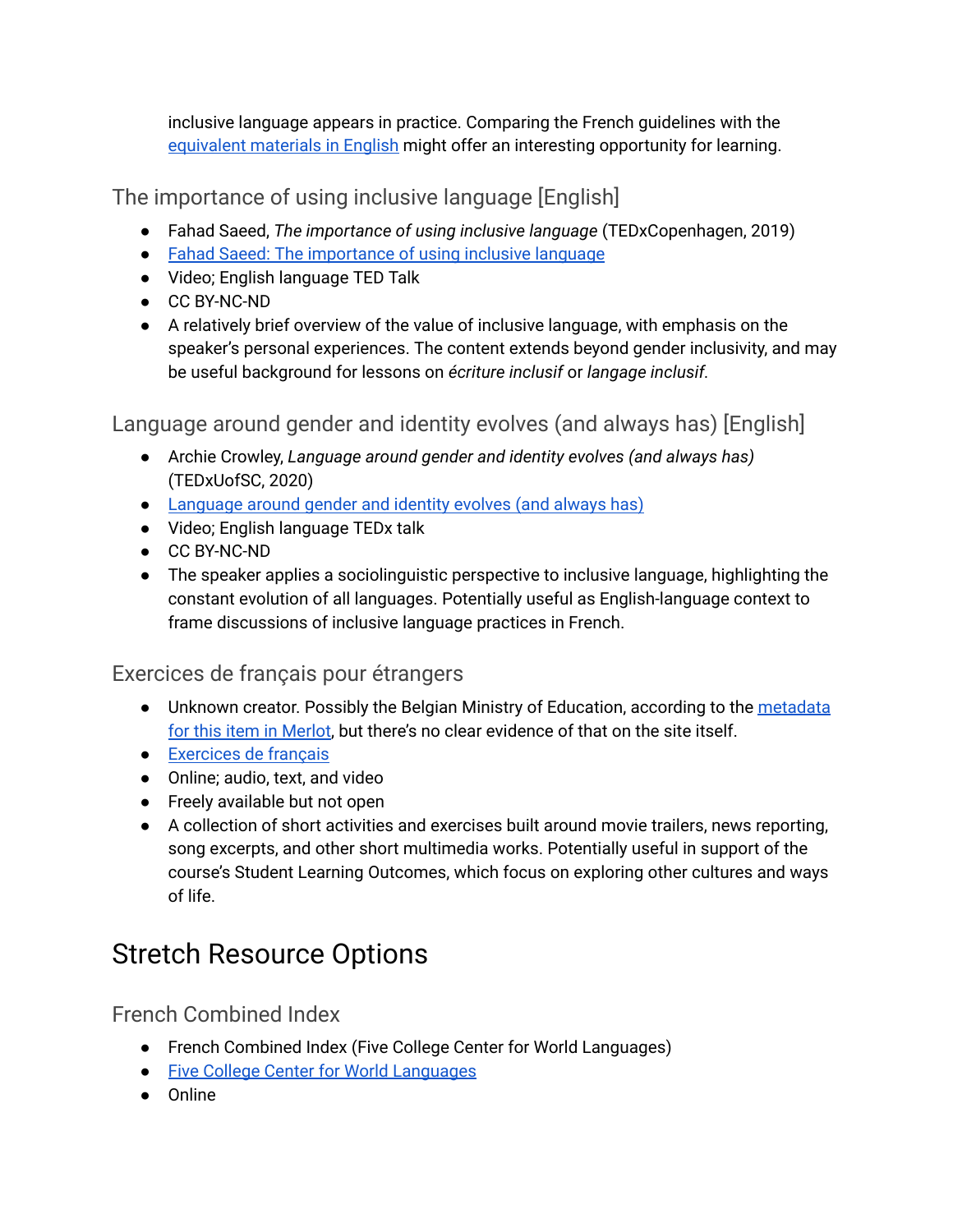- Available for free online, but not under a specific license.
- This combined French index covers the Francophone world with examples of French language covered in France, Canada, Luxembourg, Martinique, Morocco, and Senegal. The resource contains text descriptions as well as realistic conversations, such as asking for directions, navigating emergencies, and traveling. Videos for the resource were filmed in 1999-2002, and some elements may be dated due to this fact or not as representative of linguistic changes, such as the section on The Internet.

#### Boise State Francophone Project

- Taylor Sharp and Emily Blackburn, *Francophone Project* (Boise State University, 2019)
- The Boise State [Francophone](https://francophoneid.wordpress.com/) Project
- Online, YouTube videos
- Free to access, no license.
- A collection of YouTube videos by native French speakers from Algeria, Ivory Coast, Quebec, and France, describing aspects of their personal lives. (Belgium and Congo are listed as projects, but no videos are linked for either country.) This resource may support the course goals of exploring Francophone culture beyond France.

#### Résumer, synthétiser, argumenter

- Sylvie Clamageran and Henriette Gezundhajt, *Résumer, synthétiser, argumenter* (eCampus Ontario, 2018)
- Résumer, synthétiser, argumenter [Pressbooks](https://ecampusontario.pressbooks.pub/resumersynthetiserargumenter/)
- Online, ePub, PDF, e-reader formats
- CC BY-NC-SA
- This text emphasizes argumentative writing, and appears to align with the Student Learning Outcome of critical thinking, identified in the syllabus.

#### Chansons Français

- Kelle Keating and Karen Kelton, *Chansons Francaises* (COERLL, University of Texas Austin, 2008)
- chansons françaises :: chapitre [préliminaire](https://www.coerll.utexas.edu/chansons/)
- Online; video, audio, and text
- CC BY-NC-ND
- A collection of French-language songs in the form of YouTube videos, ranging from a parody song by the *Flight of the Concords* to Edith Piaf's *La vie en rose*. Each video is accompanied by PDF exercises and activities for learners, as well as brief notes about the performers and their place in the Francophone world. This is potentially well-aligned with the section of the course syllabus focused on music. Note: the materials were developed as a musical component for the 1st-year French OER *Français [interactif.](https://www.laits.utexas.edu/fi/home)*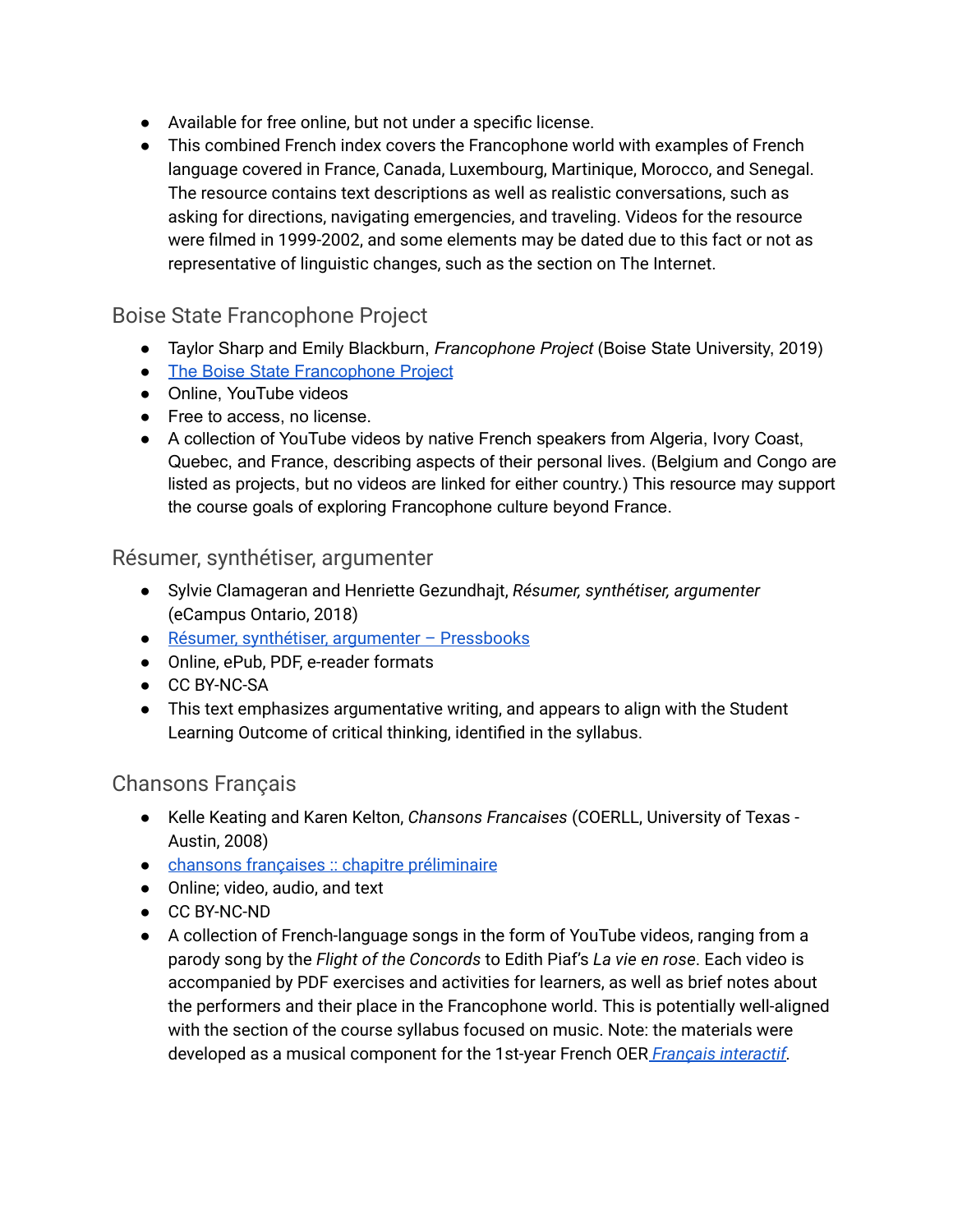Chansons françaises et francophones en cours de FLE

- Aaron Prevots, *Chansons françaises et francophones en cours de FLE* (Southwestern University, updated 2021)
- Chansons françaises et [francophones](https://people.southwestern.edu/~prevots/songs/) en cours de FLE / French through Songs and **[Singing](https://people.southwestern.edu/~prevots/songs/)**
- Online; text and audio
- Varied, including public domain, free by permission of the artist, and CC-BY-NC-SA recordings by the site creator.
- The site is a collection of French-language songs, including in many cases lyrics, chords, and annotated vocabulary lists. Some also include streaming audio or links to the creator's website with music. Potentially relevant for the section of the course focused on music.

#### Le Littéraire dans le quotidien

- Joanna Gay Lukes, *Le Littéraire dans le quotidien* (COERLL, 2015).
- Le Littéraire dans le [quotidien](https://open.umn.edu/opentextbooks/textbooks/le-litteraire-dans-le-quotidien) Open Textbook Library
- PDF, online, hardcopy
- CC BY
- "The Literary in the Everyday" open textbook is for use in French courses to present a new pedagogical approach to reading and writing at the lower level. Users of the open text have provided feedback that the resource does accomplish providing a new, "literary-infused" way to develop their reading and writing skills in French. However, supplemental texts will likely be required by many instructors in order to detail grammatical concepts. Elements of this OER may support the course objectives to interpret authentic texts and engage with French culture.

#### Genre, sexualité & société

- Genre, sexualité & société (Institute de Géographie, 2021).
- Genre, [sexualité](https://journals.openedition.org/gss/index.html) & société
- Online open access journal
- CC BY-NC-ND
- This open access journal is published in the French language. Not all articles will be applicable for the classroom, but one example article with the keyword 'gender identity' was discovered during the OER search and may be relevant. The article is: Le [sujet](https://journals.openedition.org/gss/3727) juridique homosexuel et transgenre dans la [jurisprudence](https://journals.openedition.org/gss/3727) de la Cour Européenne des Droits de [l'Homme.](https://journals.openedition.org/gss/3727)